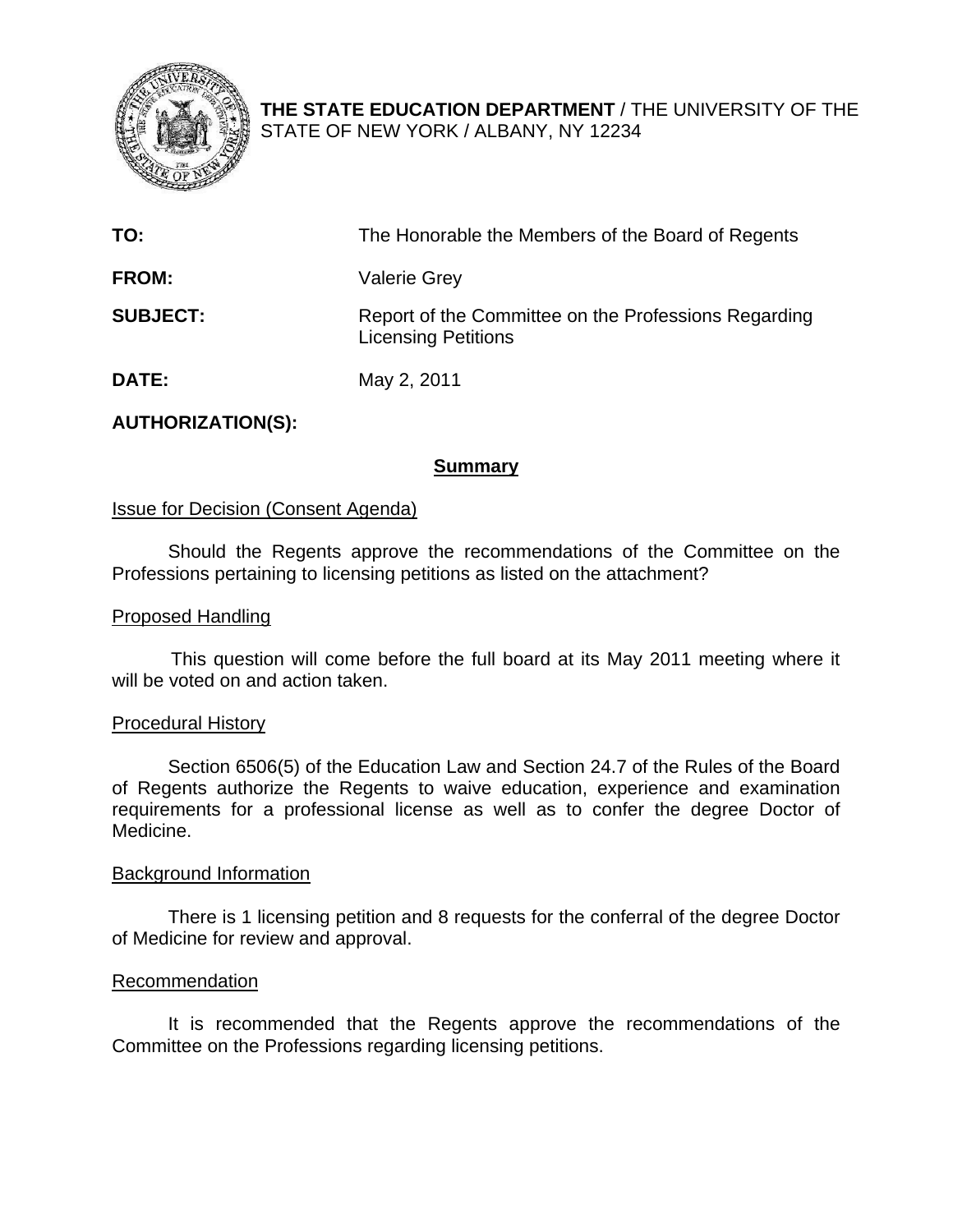## Timetable for Implementation

Approval of the Committee on the Professions' recommendations will be effective May 17, 2011.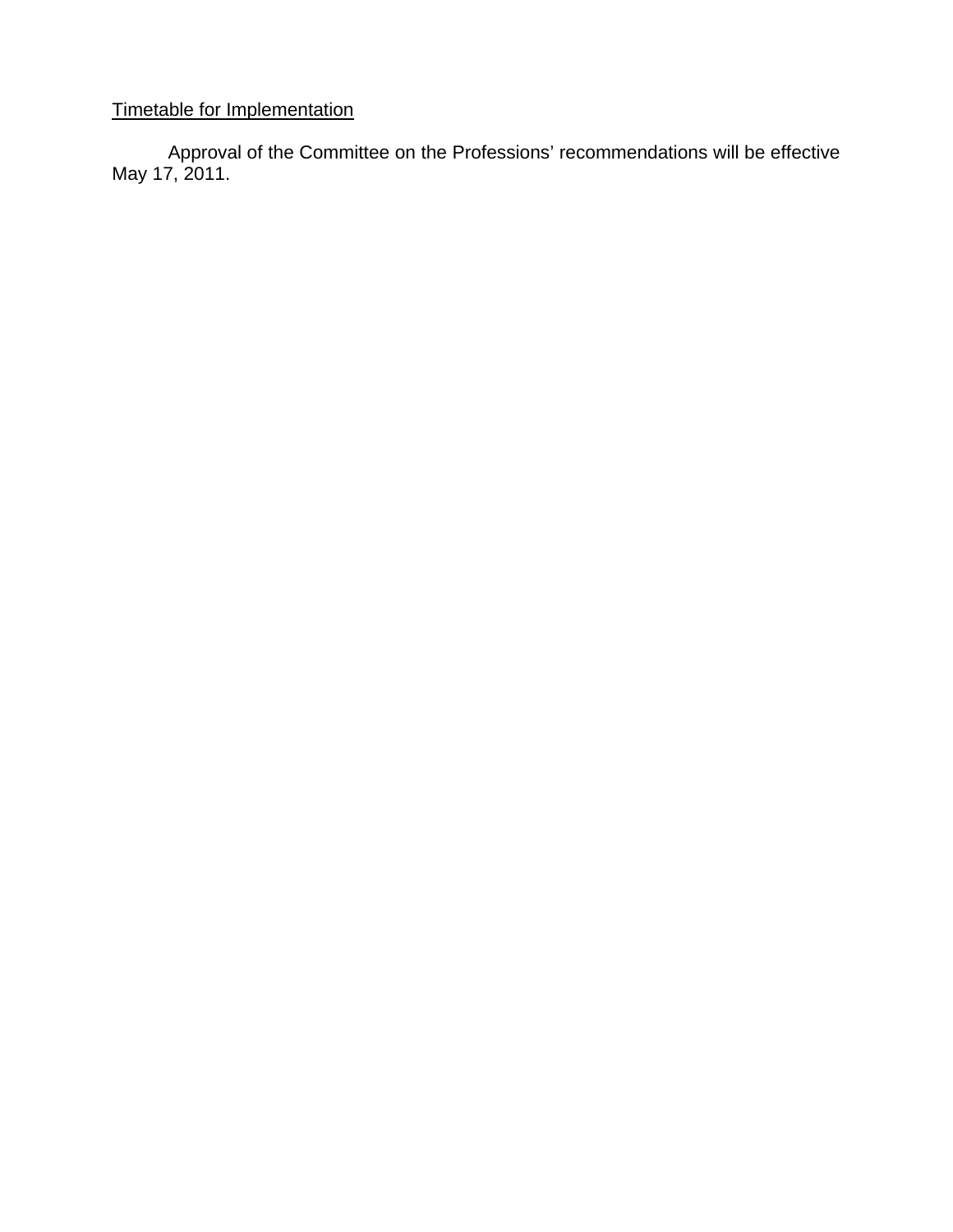# Cases Presented to Board of Regents on: May 17, 2011 **SUMMARY REPORT**

|                            | <b>EDUCATION</b>     |              |                   | <b>EXAMINATION</b>                   |           |                      | Confer                           | Three-Year         |
|----------------------------|----------------------|--------------|-------------------|--------------------------------------|-----------|----------------------|----------------------------------|--------------------|
| <b>PROFESSION</b>          | Pre-<br>Professional | Professional | Post-<br>Graduate | Proficiency                          | Licensing | Degree<br>Experience | Doctor of<br>Medicine            | Limited<br>License |
| Medicine                   |                      |              |                   |                                      |           |                      | 11-46-60C<br>to<br>11-53-60C     |                    |
| <b>Veterinary Medicine</b> |                      |              |                   |                                      |           |                      |                                  | 11-09-74           |
| <b>OTHER</b>               |                      |              |                   | Total for fiscal year to date:<br>28 |           |                      |                                  |                    |
|                            |                      |              |                   |                                      |           |                      | Total for calendar year to date: | 81                 |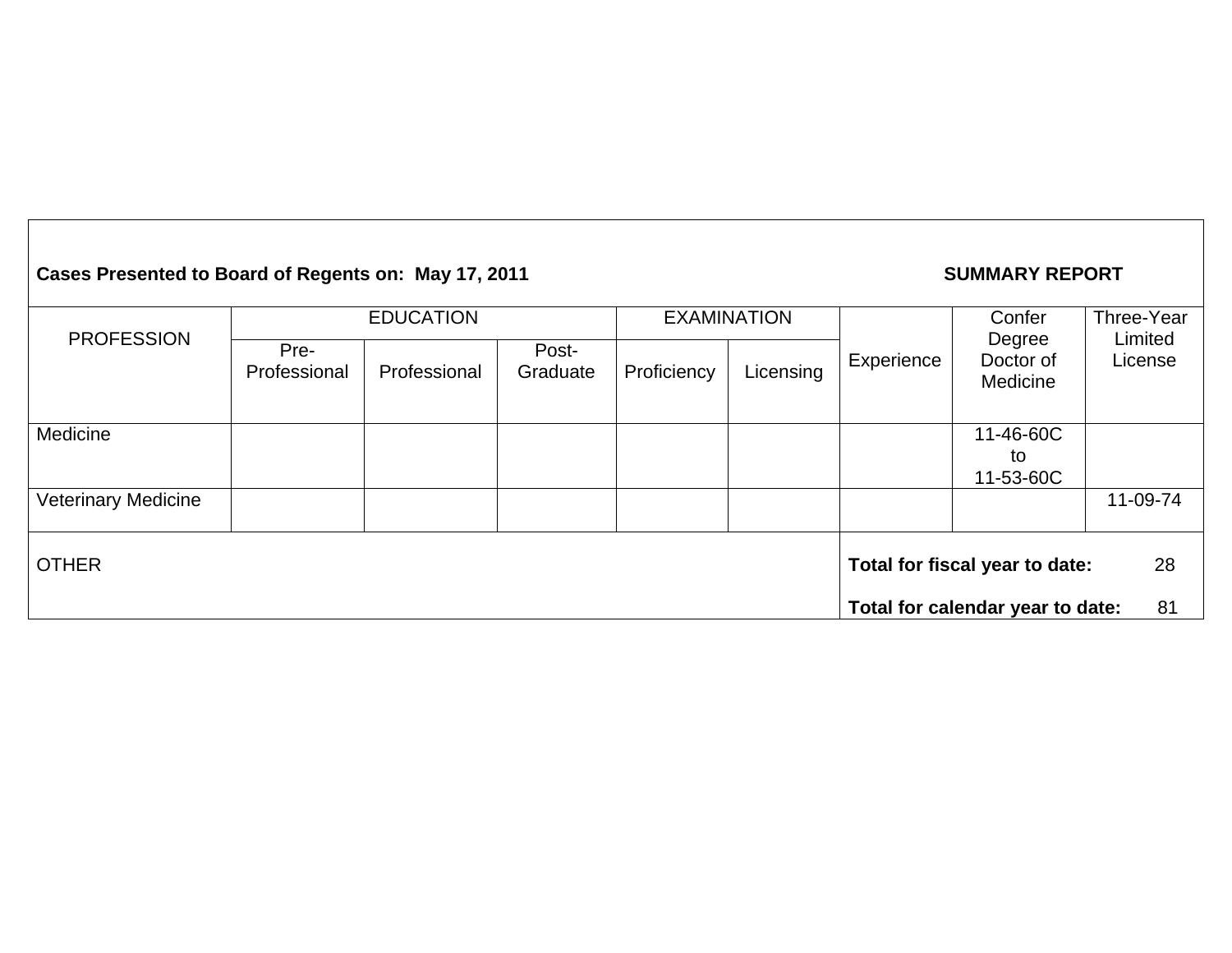## **Board of Regents: May 17, 2011**

## **THREE-YEAR LIMITED LICENSE IN VETERINARY MEDICINE**

Petition for: Three-year limited license to practice veterinary medicine under Section 6704(6) of the Education Law.

Statement of Problem: The applicant listed below has met the education and examination requirements for licensure as a veterinarian in New York State. The only requirement for full licensure that cannot be satisfied at this time is United States citizenship or immigration status as an alien lawfully admitted for permanent residence in the United States.

 The applicant also has a pending application for full veterinary medical licensure, which cannot be granted until he satisfies the citizenship or permanent residency requirement.

Applicable Guidelines: Section 6704(6) of Education Law relates to the requirement of United States citizenship or permanent resident status for licensure as a veterinarian in New York State and allows the Board of Regents to grant a one-time three-year waiver (plus an extension of not more than one year) for an alien veterinarian to practice in New York State if all other licensure requirements are satisfied.

| Name of Petitioner |                            |  |
|--------------------|----------------------------|--|
| 11-09-74           |                            |  |
|                    | <b>Andrew Scott Levien</b> |  |
|                    | Baton Rouge, LA 70806-5618 |  |

**ACTION:** The Department shall issue a limited license for a maximum of three years to practice veterinary medicine in New York State to the applicant, conditional upon Approval by the Department of all documentation needed to verify satisfaction of all veterinary medicine licensure requirements other than citizenship. The limited license may be renewed upon the lawful submission of an application for an extension of not more than one year, at the discretion of the Department.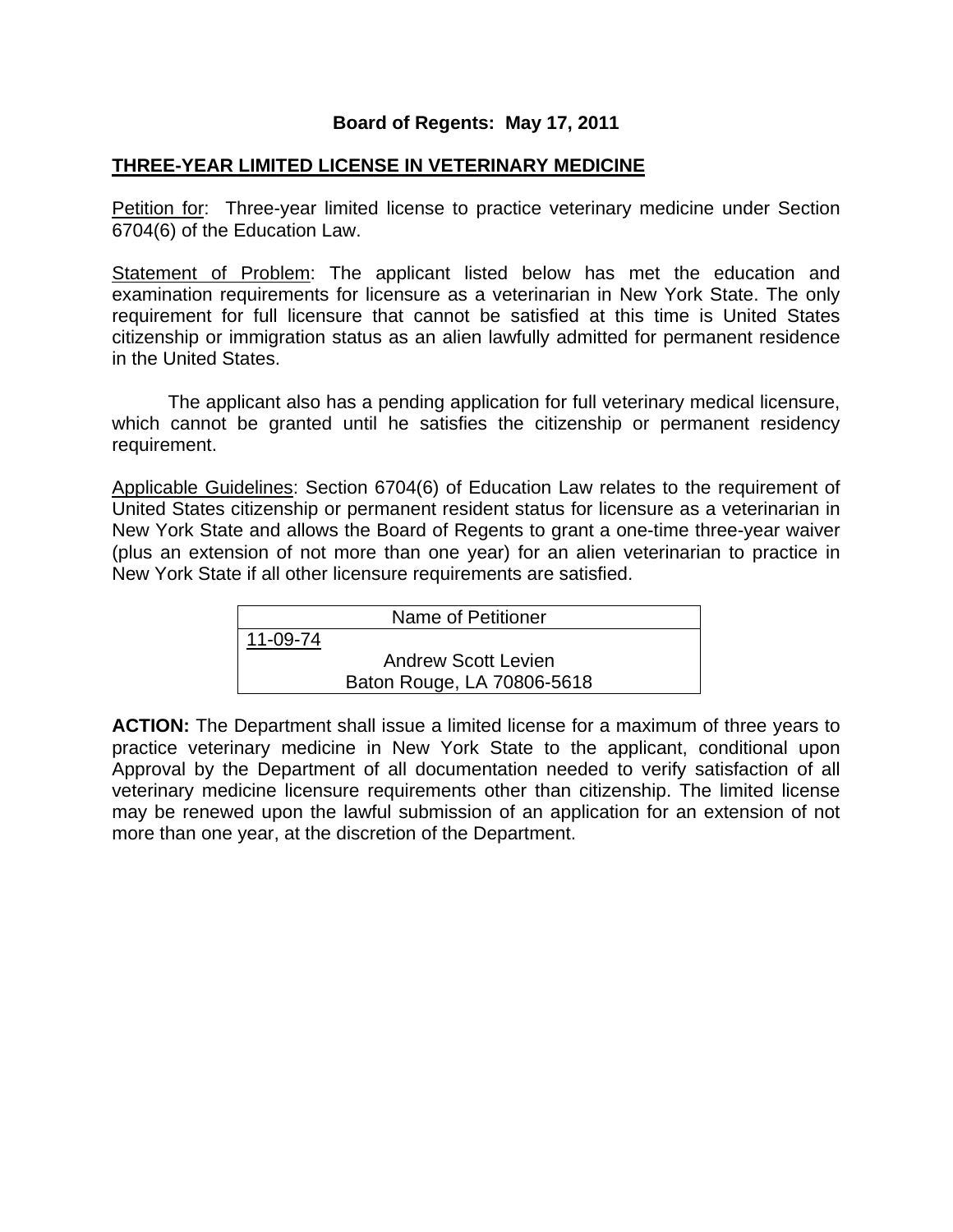## **Board of Regents: May 17, 2011**

## **MEDICINE**

Petition for: Conferral of the degree Doctor of Medicine (M.D.) pursuant to Section 6529 of the Education Law.

Summary Statement: The petitioners listed below are all graduates of foreign medical schools who have been licensed in New York.

 The applicable requirements of Section 3.57 of the Rules of the Board of Regents require completion of a medical education program in a foreign medical school satisfactory to the Department which does not grant the degree Doctor of Medicine (M.D.), and in which the philosophy and curriculum were equivalent, as determined by the Department in accordance with the policy of the Board of Regents, to those in programs leading to the degree Doctor of Medicine (M.D.) at medical schools in the United States satisfactory to, or registered by, the Board of Regents and the Department. Secondly, petitioners must have licensure to practice medicine in New York State in accordance with provisions of Section 6524 or 6528 of the Education Law or their equivalent as determined by the Board of Regents pursuant to their authority under Section 6506 of the Education Law.

| <b>NAME OF PETITIONER</b>    | <b>QUALIFICATIONS</b>                      |  |  |  |
|------------------------------|--------------------------------------------|--|--|--|
| 11-46-60C                    | (1) Rawalpindi Medical College,            |  |  |  |
|                              | Rawalpindi, Pakistan, Bachelor of          |  |  |  |
| Sadia Ahmed                  | Medicine, Bachelor of Surgery,             |  |  |  |
| Clarence Center, NY 14032    | 11/1/00.                                   |  |  |  |
|                              | (2) License #259583, issued on 11/24/10.   |  |  |  |
| 11-47-60C                    | (1) University of Ibadan, Ibadan, Nigeria, |  |  |  |
| <b>John Davies</b>           | Bachelor of Medicine, Bachelor of          |  |  |  |
| Endicott, NY 13760           | Surgery, 10/30/78.                         |  |  |  |
|                              | (2) License #163515, issued on 7/29/85.    |  |  |  |
| 11-48-60C                    | (1) University of Alfateh, Tripoli, Libya, |  |  |  |
| Abeer Eddib                  | Bachelor of Medicine, Bachelor of          |  |  |  |
| East Amherst, NY 14051       | Surgery, 5/15/98.                          |  |  |  |
|                              | (2) License #227498, issued on 2/3/03.     |  |  |  |
| 11-49-60C                    | (1) University of Dublin Trinity College,  |  |  |  |
| Adam Lau                     | Dublin, Ireland, Bachelor of Medicine,     |  |  |  |
| Hastings-on-Hudson, NY 10706 | Surgery & Obstetrics, 6/18/04.             |  |  |  |
|                              | (2) License #259106, issued on 10/18/10.   |  |  |  |
| 11-50-60C                    | (1) Sindh Medical College, Karachi,        |  |  |  |
| <b>Bushra Naz</b>            | Pakistan, Bachelor of Medicine,            |  |  |  |
| Fayetteville, NY 13066       | Bachelor of Surgery, 11/18/97.             |  |  |  |
|                              | (2) License #260177 issued on 1/26/11.     |  |  |  |